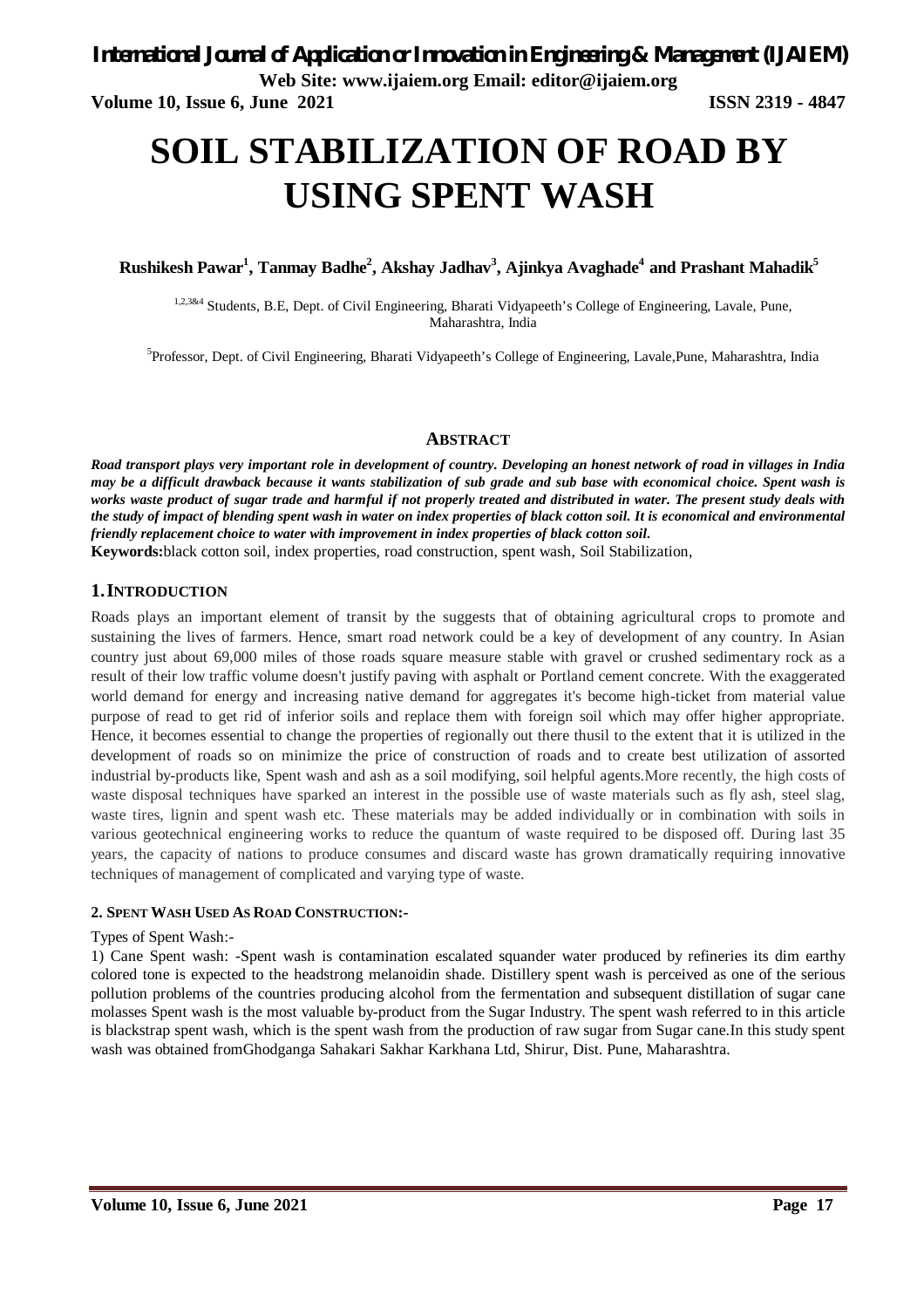# *International Journal of Application or Innovation in Engineering & Management (IJAIEM)* **Web Site: www.ijaiem.org Email: editor@ijaiem.org**

**Volume 10, Issue 6, June 2021 ISSN 2319 - 4847**

### **3.LITERATURE STUDY**

The locally available rice husk ash is successfully used for construction of road. (Roy, 2014).The soil was stabilized with different percentages of Rice Husk ash and small amount ofcement. This helped reduce the cost of stabilization of soil. Addition of Fly ash makes Blackcotton soil less plastic and increases its workability (Mehta, 2013).The study was done withvarying proportions of fly ash mix with BC soil. The surface and ground water was foundpolluted due to the rapid industrialization (Mathura, 1999). He also found that the interactionsbetween effluents of the sugar industry, soil and moisture tend to influence the water qualitydue to production of glucose, fructose, alcohol and acetic acid. A comprehensive study ofdistillery spent wash was done in concrete (Arunvivek, 2013). It was also concluded thatwide use of distillery spent wash within the housing industry cement, improves thequality of concrete mixes and solves ecological problems. Cane molasses was used for thestabilization of expansive soil (Julius, 2011). Stabilization of black cotton soil with molasses increased the CBR values and also reduced its swelling tendencies. The sub base stabilizationwith lime and industrial waste mixes improved the strength behaviour of sub base (Joe,2015). He concluded that there was an appreciable improvement in the optimum moisturecontent and maximum dry density for the soil treated with industrial waste. Elias (2015)investigated the waste materials in geotechnical applications and evaluated the effect of papersludge on strength development of soft soil. It was also found that the addition of waste paper sludge increased the strength of soil in a good manner.

### **4.METHODOLOGY**

The materials used in this study are locally available black cotton soil and spent wash. Thesoil for experimental investigation is collected from Mulshi, Mulshi Dist. Pune, Maharashtra. The spent wash is collected from Ghodganga Sahakari Sakhar Karkhana Ltd, Shirur, Dist. Pune, Maharashtra.

| <b>Properties</b> | Value      | <b>Properties</b>   | Value       |
|-------------------|------------|---------------------|-------------|
| Colour            | Light grey | Shape               | Rounded     |
|                   |            |                     | /subrounded |
| $SiO2$ $(\%)$     | 52%        | Coefficient of      | 5.88        |
|                   |            | uniformit, Cu       |             |
| Al2O3             | 23%        | Coefficient of      | 1.55        |
| $(\%)$            |            | Curvature, Cc       |             |
| Fe2O3             | 11%        | Specific Gravity, G | 2.38        |
| $(\%)$            |            |                     |             |
| CaO(%)            | 5%         | Fineness as surface | 420         |
|                   |            | area m2/kg          |             |

**Table 1** Properties of Black Cotton Soil

| Sr.No.         | <b>Properties</b>       | <b>Value</b> |
|----------------|-------------------------|--------------|
|                | Liquid Limit            | 73.88%       |
| $\overline{2}$ | Plastic limit           | 40.39%       |
| 3              | Shrinkage limit         | 84.64%       |
| 4              | Plasticity index        | 33.09%       |
| 5              | Consistency limit       | 1.23         |
| $\overline{6}$ | Specific gravity        | 2.59         |
|                | Maximum dry density     | 1.405        |
| 8              | Optimum moisturecontent | 29.91        |

Distillery spent wash is that the unwanted residual liquid waste generated during alcohol production. The pollution caused by it's one among the foremost critical environmental issues. Despite standards imposed on effluent quality, untreated or partially treated effluent fairly often finds access to water courses. The distillery waste water with unpleasant odour poses a significant threat to the water quality in neighbouring water bodies. The comparative study of normal water and spent wash contaminated water is presented in Table 2 as follows: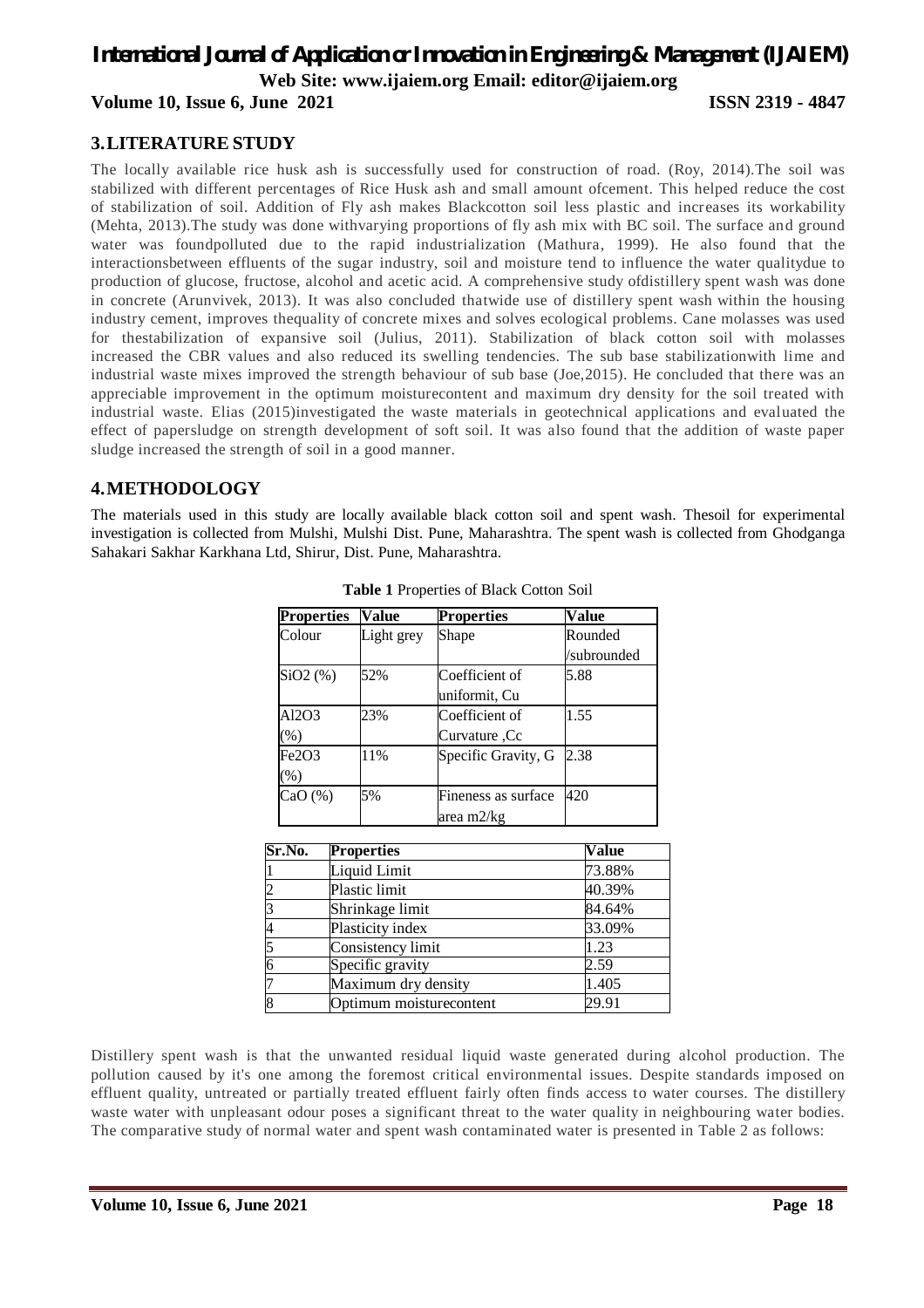# *International Journal of Application or Innovation in Engineering & Management (IJAIEM)* **Web Site: www.ijaiem.org Email: editor@ijaiem.org Volume 10, Issue 6, June 2021 ISSN 2319 - 4847**

|   | <b>Sr. No. Characteristics</b> | Water           | <b>Spent Wash Water</b> |
|---|--------------------------------|-----------------|-------------------------|
|   | Colour                         | Colourless      | Reddish Brown           |
| 2 | Odour                          | Unobjectionable | Aromatic                |
|   | pН                             | $6.5 - 8.5$     |                         |
| 4 | Turbidity (NTU Max)            |                 | 10.7                    |
| 5 | Total Hardness (mg/lit)        | 150-300         | 410                     |

**Table 2** Comparative study of water and contaminated water

The ever increasing generation of distillery spent wash on the one hand and stringent legislative regulation of its disposal on the opposite has stimulated the necessity for developing new technologies to process this effluent efficiently and economically. The qualitative analysis of spent wash is given in Table 3and Table 4.

| Sr. No.               | Physical properties                      | Spent wash       |
|-----------------------|------------------------------------------|------------------|
| 1.                    | Color                                    | Dark brown       |
| $\frac{2}{3}$ .       | Specific gravity                         | 1.2              |
|                       | Viscosity(cp at 200C)                    | 1500             |
| 4.                    | PH                                       | 3.80             |
|                       | Litters/tone                             | 714              |
| $rac{5}{6}$           | Appearance                               | syrupy liquid    |
| 7.                    | Gallons/tone                             | 157              |
| $\overline{\text{8}}$ | Odour                                    | Unpleasent       |
|                       |                                          | burnt sugar      |
| 9                     | TDS(mg/L)                                | 91700            |
| 10                    | $TSS$ (mg $/L$ )                         | 26560            |
| 11                    | TS(mg/L)                                 | 118260           |
| 12                    | BOD (mg/L)                               | 43000            |
| $\overline{13}$       | $COD$ (mg/L)                             | 128000           |
| $\overline{14}$       | Organic Carbon (%)                       | 3.7              |
| $\overline{15}$       | Nitrogen (mg/L)                          | 1460             |
| 16                    | Phosphorus (mg/L)                        | 326              |
| 17                    | Potassium $(mg/L)$                       | 14300            |
| 18                    | Sodium (mg/L)                            | 356              |
| 19                    | Calcium (mg/L)                           | 6800             |
| 20                    | Magnesium (mg/L)                         | 4384             |
| 21                    | $\overline{\text{Chloride}}$ (mg/L)      | 10650            |
| $\overline{22}$       | Sulphate (mg/L)                          | 3000             |
| 23                    | Copper (mg/L)                            | 2.8              |
| 24                    | Manganese (mg/L)                         | 9.2              |
| $\overline{25}$       | Iron $(mg/L)$                            | 24.6             |
| $26\overline{)}$      | $\text{Zinc} \left( \text{mg/L} \right)$ | $\overline{7.8}$ |
|                       | Carbonates (mg/L)                        | Nil              |
|                       | Bicarbonates (mg/L)                      | 1530             |

**Table 3** Physio Chemical Composition of spent wash

**Table 4** Chemical analysis ofspent wash Constituent Amount

| Sr.No. | <b>Constituent</b>                | Amount |
|--------|-----------------------------------|--------|
|        |                                   |        |
|        | Electric conductivity (EC)(dsm-1) |        |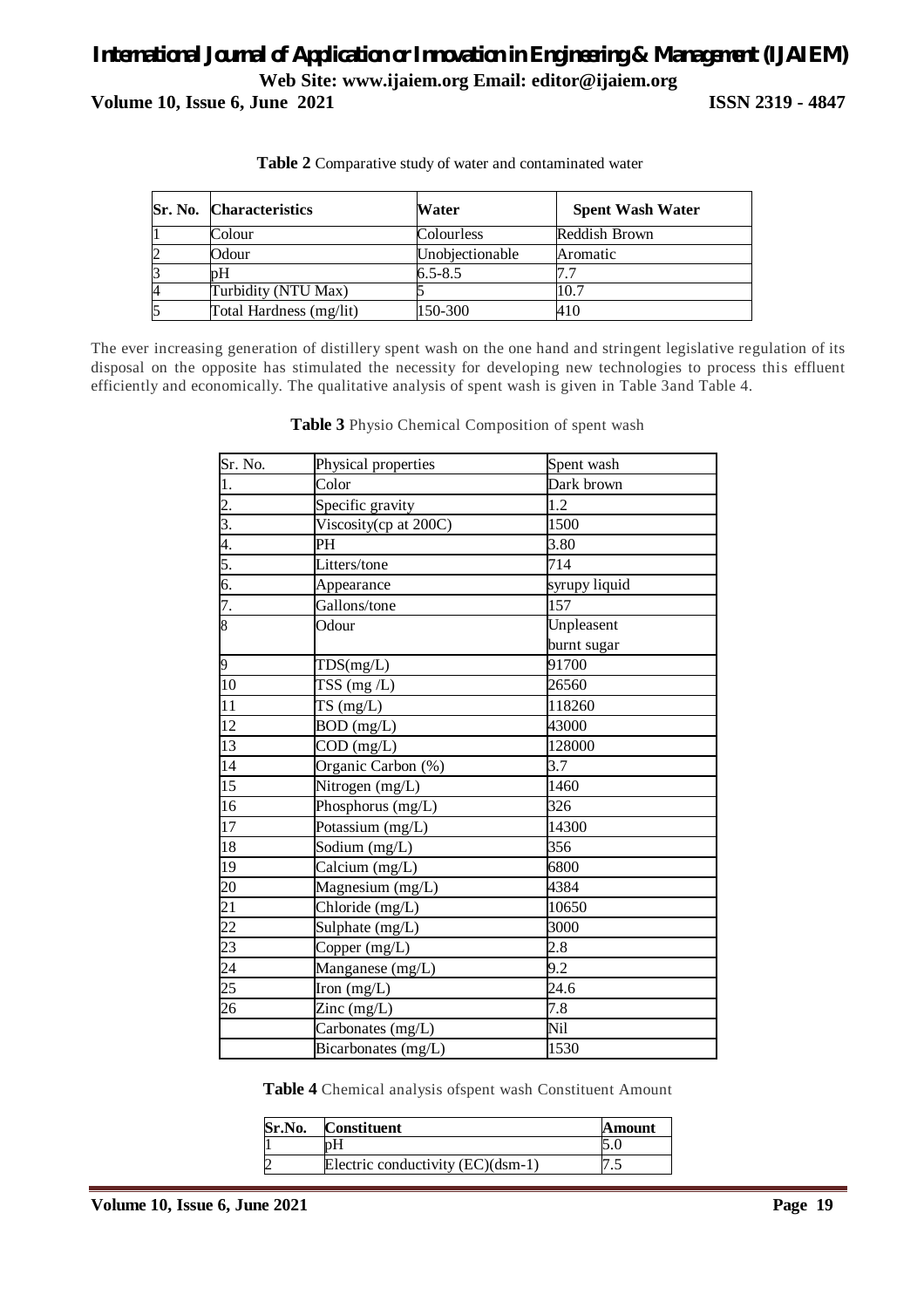# *International Journal of Application or Innovation in Engineering & Management (IJAIEM)*

**Web Site: www.ijaiem.org Email: editor@ijaiem.org**

**Volume 10, Issue 6, June 2021 ISSN 2319 - 4847** 

|    | $Calcium + Magnesium (mg/lit)$ | 160   |
|----|--------------------------------|-------|
|    | Sodium (mg/lit)                | 10.9  |
|    | Potash (%)                     |       |
|    | Zinc $(ppm)$                   |       |
|    | Organic carbon                 | 1.33  |
|    | Total nitrogen (%)             | 0.114 |
|    | Total phosphorus (%)           | 0.219 |
| 10 | Ash (%)                        | 2.44  |

Water in and beneath a road pavement features a major impact on the road"s performance and its survivability clean and potable water is employed for the testing.

### **5. EXPERIMENTAL WORK**

In this study, various tests like plastic limit test, liquid limit test and shrinkage limit test on soil were conducted to review the stabilization of sub base using spent wash. Optimum moisture content and maximum dry density was observed to be significant for a mix of water & 5 % spent wash. Hence the consequences were studied for this proportion of spent wash. the whole tests were conducted within the controlled conditions as per the quality procedures given within the respective codes of the Indian Standard.Plastic limit is defined because the present moisture content and expressed as a percentage of the oven dried soil at which the soil are often rolled into the threads one – eighth inch during a diameter without soil breaking into pieces. this is often also the moisture content of a solid at which a soil changes from a plastic state to a semi solid state. The averages of plastic limit for black cotton soil without and with 5% spent wash are 40.79 and 42.15 respectively.Liquid limit is defined because the moisture content at which soil begins to behave as a liquid material and begins to flow. The importance of the liquid limit test is to classify soils. Different soils have varying liquid limits also, once must use the plastic limit to work out its plasticity index. The results of liquid limit for black cotton soil without and with 5% spent wash are presented in Table 5.

| <b>Sr.No.Description</b>              |       |  | Trial1 Trial2 Trial3 |  |  |
|---------------------------------------|-------|--|----------------------|--|--|
| Without spent wash                    |       |  |                      |  |  |
| Moisture content(%) 71.60 73.70 75.50 |       |  |                      |  |  |
| Average (%)                           | 73.56 |  |                      |  |  |
| With spent wash                       |       |  |                      |  |  |
| Moisture content(%) 61.50 64.40 70.50 |       |  |                      |  |  |
| Average (%)                           | 65.46 |  |                      |  |  |

**Table 5** Liquid limit test on black cotton soil without and with water + 5% spent wash

Shrinkage limit is the water content after which further decrease in water content does not cause any decreased in the volume of the soil mass. In other words, it is the minimum water content at which a given soil will be fully saturated. The results of shrinkage limit for black cotton soil without and with 5% spent wash are presented in Table 6.

**Table 6**Shrinkage limit test on black cotton soil with water

| Sr.No. Test |                    | <b>Average</b> |
|-------------|--------------------|----------------|
|             | Without spent wash |                |
|             | Shrinkage limit    | 84.40          |
|             | Shrinkage ratio(R) | 6.50           |
|             | With spent wash    |                |
|             | Shrinkage limit    | 69.60          |
|             | Shrinkage ratio(R) | 5.65           |

Soil samples were tested with and without spent wash replacement of water. From the above tests, the summary of the test results is given in following Table 7 and Table 8.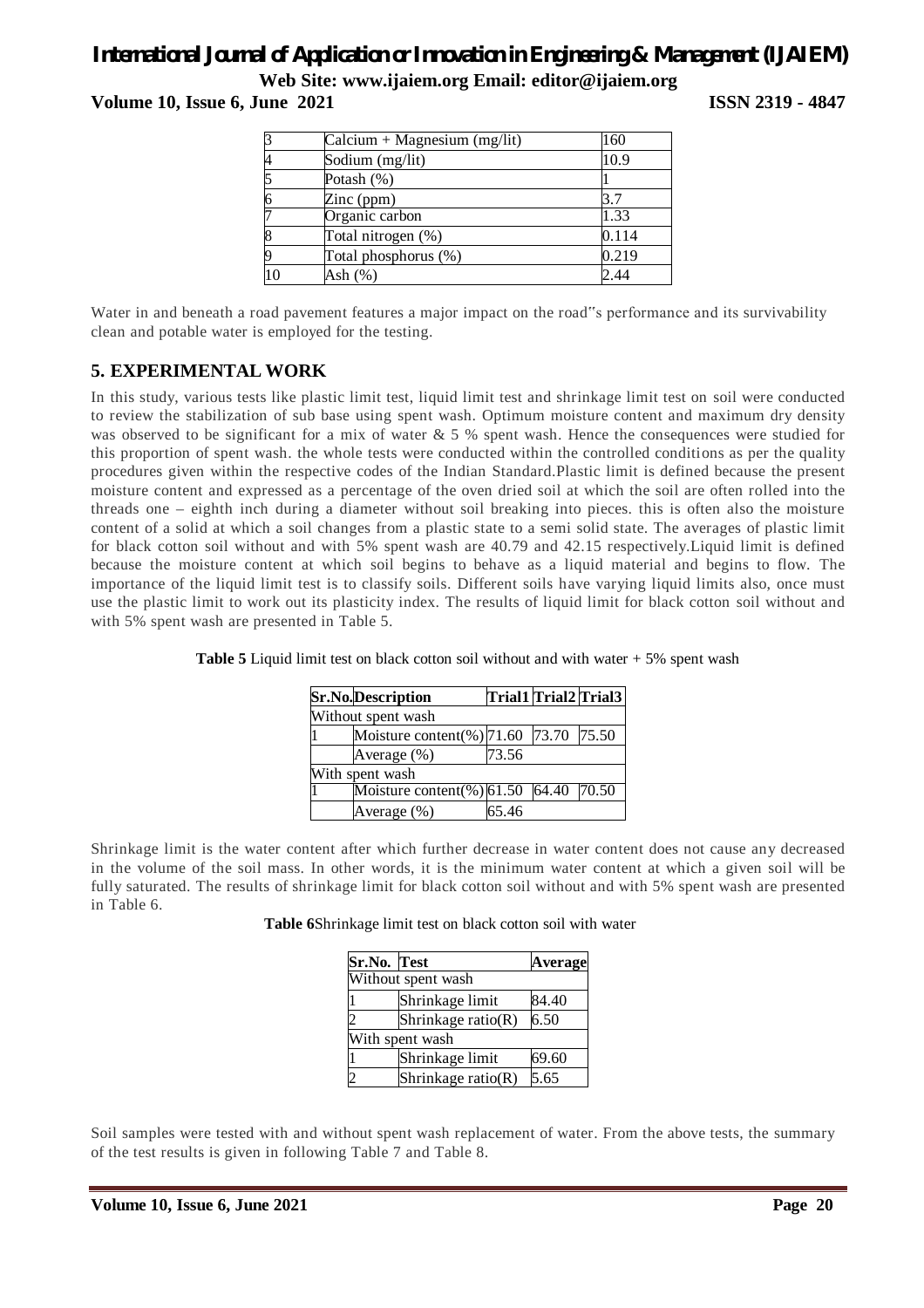# *International Journal of Application or Innovation in Engineering & Management (IJAIEM)* **Web Site: www.ijaiem.org Email: editor@ijaiem.org Volume 10, Issue 6, June 2021 ISSN 2319 - 4847**

**Table 7** Test summary for Plasticity Index, Consistency Limit and Optimum Moisture Content

| $Sr$ No        | Tests                                      | Replacement of water by spent wash $(\% )$ |        |        |        |
|----------------|--------------------------------------------|--------------------------------------------|--------|--------|--------|
|                |                                            |                                            |        | 10     | 15     |
|                | Black cotton soil                          |                                            |        |        |        |
|                | Average Bulk Density $(gm/cm3)$            | 1.765                                      | 1.745  | 1.735  | 1.840  |
| $\overline{2}$ | Average Water content(%)                   | 29.832                                     | 27.991 | 25.906 | 30.695 |
| 3              | Average Dry density $(gm/cm3)$             | 1.365                                      | 1.370  | 1.375  | 1.408  |
| Murum          |                                            |                                            |        |        |        |
| 4              | Average Bulk Density (gm/cm <sup>3</sup> ) | 1.832                                      | 1.809  | 1.868  | 1.863  |
| 5              | Average Water content(%)                   | 30.692                                     | 29.65  | 26.185 | 22.785 |
| 6              | Average Dry density $(gm/cm3)$             | 1.405                                      | 1.396  | 1.486  | 1.525  |



### **Figure 1** Bulk density of BC soil and murum







**Figure 3** Dry density of BC soil and murum Uses of Spent wash to improve Soil properties for Road Construction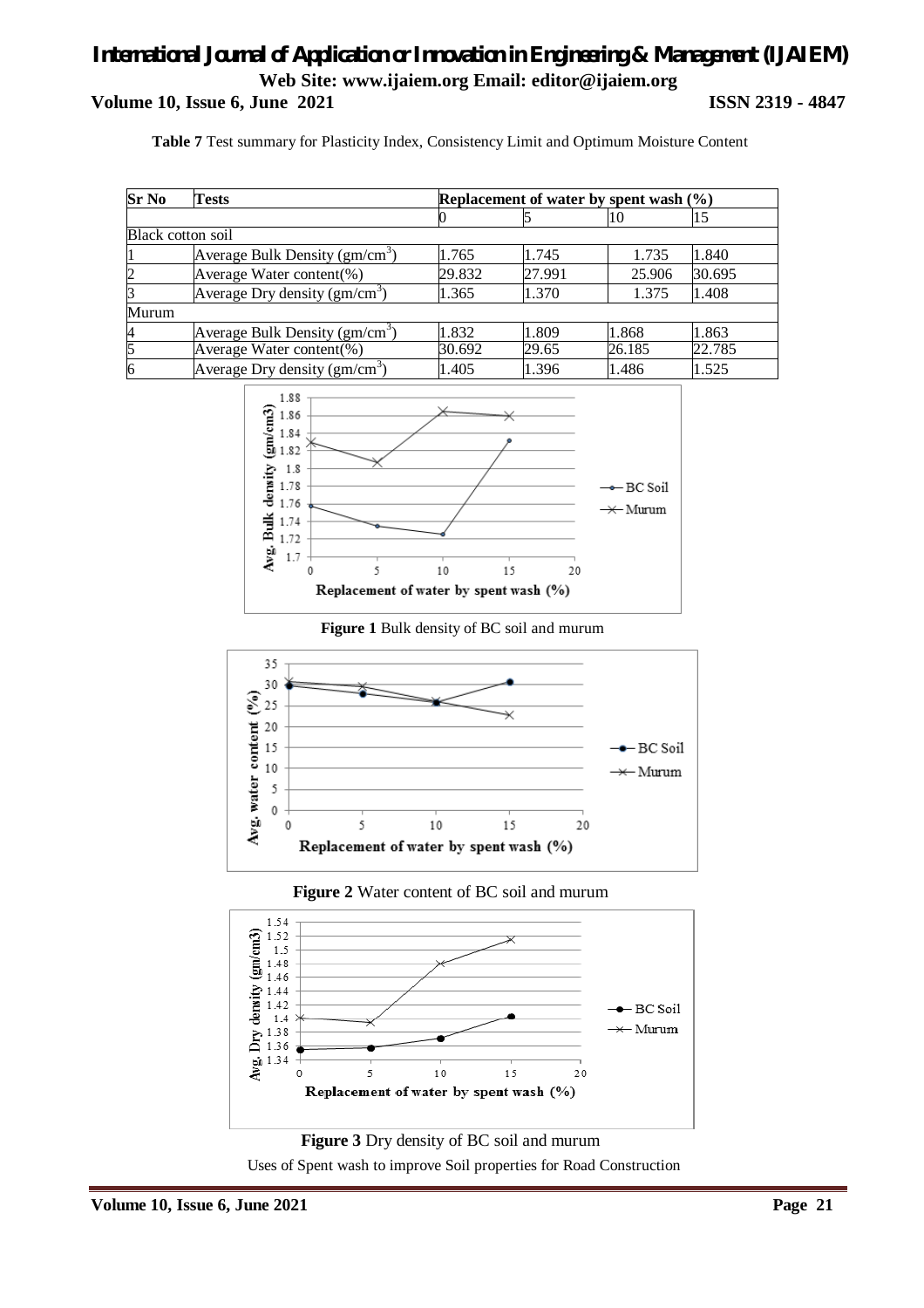# *International Journal of Application or Innovation in Engineering & Management (IJAIEM)* **Web Site: www.ijaiem.org Email: editor@ijaiem.org**

**Volume 10, Issue 6, June 2021 ISSN 2319 - 4847** 

In road construction water is required for soil stabilization. As per current market rates, a tank of 10,000 liters water is available at cost of Rs 2500 including transportation cost up to 10km. As per above tests conducted with 5% of spent wash replacing water in black cotton soil there is an increase in dry density and decrease in watercontent. Spent wash is available with no extra cost and without any transportation charges. When spent wash is used in road project, the disposal issue gets solved to some extent.

### **6.CONCLUSIONS**

From the present experimental study we concluded that 5% and 15% spent wash with water is effective for stabilization of black cotton soil and murum respectively.

This chapter present a summary of work, the major conclusions and future scope of the investigation. The following conclusions are drawn based on the results discussed in the previous chapters.

1) The plastic limit and liquid limit for black cotton soil increases with increases in percentage of spent wash.

2) Shrinkage limit decreases for black cotton soil with increases in percentage of spent wash.

3) Consistency limit increases for black cotton soil with increase in percentage of spent wash.

4) There is an appreciable improvement in the optimum moisture content and maximum dry density. For the black cotton soil and murum treated with industrial waste (spent wash).

The varying proportions of spent wash with water such as 0, 5, 6.5, 7.5, 10, &15 are taken for black cotton soil stabilization and varying proportion of spent wash with water such as 0, 5,10,15,20 are taken for murum soil stabilization.

a) Stabilization with 5% of spent wash with water was effective for black cotton soil.

b) Stabilization with 15% of spent wash with water was effective for murum soil.

5) Use of spent wash with water for black cotton soil and murum soil stabilization, reduces water content 5.33% and 5.83% respectively hence become economical.

6) Spent wash contaminated water is harmful for aquatic life and human beings as pH,

Hardness, Turbidity, where highly greater as compared to potable water.

### **ACKNOWLEDGEMENT**

We express our profound thanks to HOD of Civil Department Mr. U. S. Patil, Project guide Mr. Prashant Mahadik and all those who have indirectly guided and helped us in preparation of this seminar report. Also we would like to thank Dr. R. N. Patil principal of Bharati Vidyapeeths of college of Engineering Lavale, Pune.

### **References**

- [1] Aparna Roy, "Soil Stabilization using Rice Husk Ash and Cement", International Journal of Civil Engineering Research, ISSN 2278-3652 Volume 5, Number 1 (2014).
- [2] Ashish Mehta, Kanak Parte and B. S. Rupprai "Stabilization of black cotton soil by Fly Ash", Special Issue for National Conference on Recent Advances in Technology and Management for Integrated Growth 2013 (RATMIG 2013).
- [3] S. Mathura, "The Pollution of Water Resources due to Rural Industrial Waste", paper published by, 'Chemistry and Chemical Engineering Department of the Indian Institute of Technology', Delhi, 1999.pp. 310-314.
- [4] G. K. Arunvivek, R. Saravanakumar, M. Senthilkumar and M. Logesh Kumar, "Experimental study on plasticizing effects of distillery Spent wash in concrete", International Journal of Civil, Structural, Environmental and Infrastructure Engineering Research and Development (IJCSEIERD) ISSN (P): 2249-6866; ISSN (E): 2249- 7978 Vol. 3, Issue 5, Dec 2013.
- [5] Julius K. M'Ndegwa, "The Effect of Cane Molasses on Strength of Expansive Clay Soil", Journal of Emerging Trends in Engineering and Applied Sciences (JETEAS) 2 (6): 1034-1041 © Scholarlink Research Institute Journals, 2011.
- [6] M. Adams joe and A. Maria rajesh, "Soil Stabilization Using Industrial Waste and Lime", International Journal of Scientific Research Engineering & Technology (IJSRET), ISSN 2278 – 0882 Volume 4, Issue 7, July 2015.
- [7] Monica Malhotra and Sanjeev Nava, "Stabilization of Expansive Soils Using Low Cost Materials", International Journal of Engineering and Innovative Technology (IJEIT) Volume 2, Issue 11, May 2013.